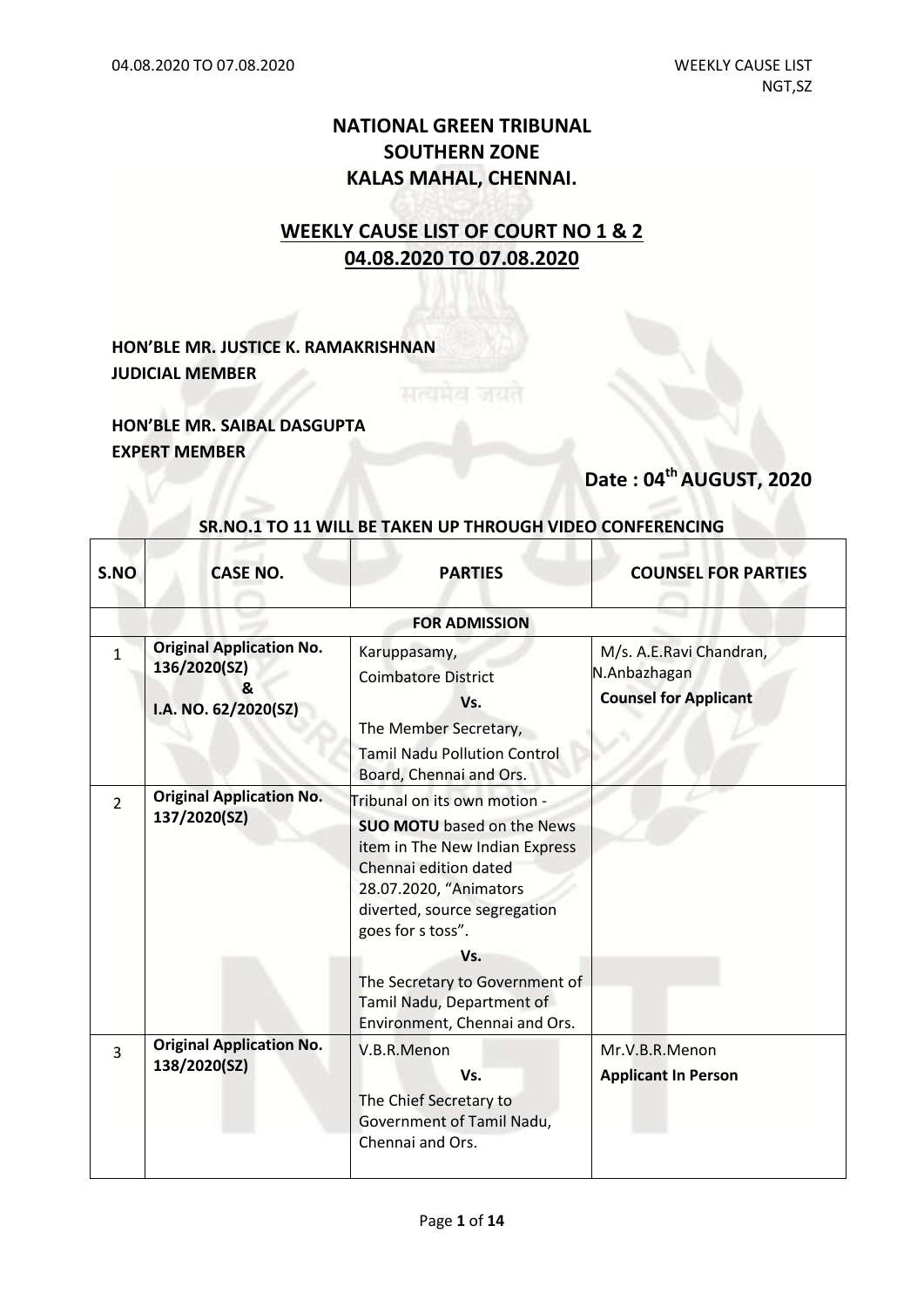|                |                                                                                                                                                                                | <b>FOR REPORT</b>                                                                                            |                                                                                                                                                                                                                   |
|----------------|--------------------------------------------------------------------------------------------------------------------------------------------------------------------------------|--------------------------------------------------------------------------------------------------------------|-------------------------------------------------------------------------------------------------------------------------------------------------------------------------------------------------------------------|
| $\overline{4}$ | <b>Original Application No.</b><br>45/2017(SZ)<br>[HEARD THROUGH VIDEO<br><b>CONFERENCING ON</b><br>02.07.2020]                                                                | Thenkeeranur Vivasayigal<br>Nala Sangam<br>Vs.<br>Union of India and Ors.                                    | M/s.Taaurs Associates<br><b>Counsel for Applicant</b><br>M/s.SyedNurullah Sheriff for R1<br>M/s. Mani Gopi<br>for R2 & R3, R8 to R10<br>M/s. P.T.Ramkumar for R4 to R6<br>M/s. Abdul Saleem & Saravanan<br>for R7 |
|                |                                                                                                                                                                                |                                                                                                              | [FOR FILING STATUS REPORT]                                                                                                                                                                                        |
| 5              | <b>Original Application No.</b><br>49/2017(SZ)                                                                                                                                 | F.Thankachan<br>Vs.<br>The District Collector,<br>Kanyakumari District and Ors.                              | M/s.V.Raghavan<br><b>Counsel for Applicant</b><br>M/s. M. Mani Gopi for R1<br>M/s. C. Kasi Rajan for R2<br>M/s. C.K.M. Apaji for LR of R4<br>[FOR CONSIDERATION OF REPORT]                                        |
| 6              | <b>Original Application No.</b><br>129/2017(SZ)<br>&<br>MA.No.158/2017(SZ)                                                                                                     | <b>Federation of Apartments</b><br>Association Bengaluru,<br>Vs.<br>State of Karnataka<br>Bangalore and Ors. | M/s.Shivakumar.S<br>Party - In - Person<br>M/s. Darpan for R1, R2, R5<br>M/s. M.R.Gokul Krishnan for R3<br>M/s.TNC.Kaushik for R4                                                                                 |
|                |                                                                                                                                                                                |                                                                                                              | [FOR FILING REPORT]                                                                                                                                                                                               |
| $\overline{7}$ | <b>Original Application No.</b><br>206/2017(SZ)                                                                                                                                | S.Ranjith Fernando<br>Vs.<br>The Chairman,<br><b>Tamil Nadu Pollution Control</b><br>Board, Chennaiandors.   | M/s. D.Ravichander<br><b>Counsel for Applicant</b><br>M/s. Abdul Saleem for R1<br>M/s. P.T.Ramadevi for R2<br>M/s. Thanganilafor R3<br>[FOR FILING REPORT]                                                        |
| 8              | <b>Original Application No.</b><br>24/2019(SZ)<br>&<br>I.A No. 59/2020(SZ)<br>[FOR INTERIM<br>INJUNCTION]<br>[ADJOURNED THROUGH<br><b>VIDEO CONFERENCING ON</b><br>29.07.2020] | HasainarSharjid<br>Vs.<br>Union of India and Ors.                                                            | M/s. Taaurs Associates<br><b>Counsel for Applicant</b><br>M/s. M.Sumathi for R1<br>M/s. Harikrishnan for R7<br>[FOR REPORT]                                                                                       |
|                |                                                                                                                                                                                | <b>FOR HEARING</b>                                                                                           |                                                                                                                                                                                                                   |
| 9              | <b>Original Application No.</b><br>177/2016(SZ)<br><b>[HEARD THROUGH VIDEO</b><br><b>CONFERENCING ON</b><br>17.06.2020]                                                        | Devineni Rajasekhar<br>Vs.<br>State of Andhra Pradesh,<br>Hyderabad and ors.                                 | M/s. N. Sreedhar Reddy<br><b>Counsel for Applicant</b><br>M/s. MadhuriDonti Reddy<br>for R1 to R28<br>[HEARING]                                                                                                   |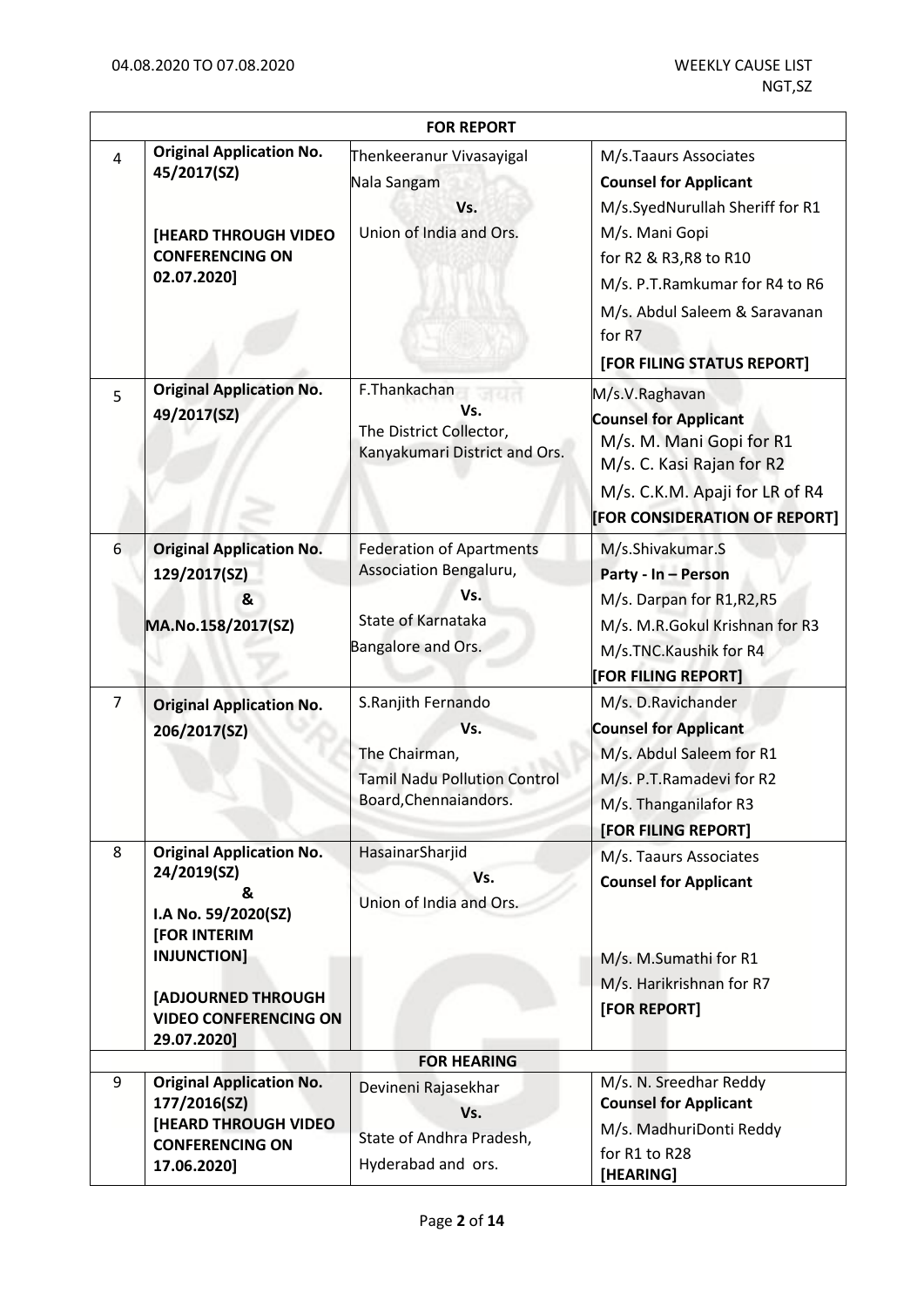| 10 | M.A.No.49/2017(SZ)                                                                                                           | S.Vadivel                                                                                          | M/s.Yogeshwaran                                                                                                                                      |
|----|------------------------------------------------------------------------------------------------------------------------------|----------------------------------------------------------------------------------------------------|------------------------------------------------------------------------------------------------------------------------------------------------------|
|    | IN                                                                                                                           | Vs.                                                                                                | <b>Counsel for Applicant</b>                                                                                                                         |
|    | Original Application                                                                                                         | Veeramuthukumar,                                                                                   |                                                                                                                                                      |
|    | No.217/2015(SZ)                                                                                                              | <b>Ariyalur District</b>                                                                           | M/s. M. Mani Gopi                                                                                                                                    |
|    | <b>Original Application</b>                                                                                                  |                                                                                                    | for Respondent                                                                                                                                       |
|    | Disposed on 04/05/16)                                                                                                        |                                                                                                    | [HEARING]                                                                                                                                            |
| 11 | M.A.No.138/2017(SZ)<br>IN<br><b>Original Application</b><br>No.63/2017(SZ)<br>[HEARD THROUGH VIDEO<br><b>CONFERENCING ON</b> | C.H.Balamohan<br>Vs.<br>The Union of Territory of<br>Pudhucherry and Ors.<br>सत्यमय जयर            | M/s. Yogeshwaran.A<br><b>Counsel for Applicant</b><br>M/s. K.R. Harin for R1 to R3<br>M/s. Dr.S.Padmas for R5                                        |
|    | 19.06.2020]                                                                                                                  |                                                                                                    | [HEARING]                                                                                                                                            |
|    |                                                                                                                              | SR.NO.12 WILL BE TAKEN UP ON 19.08.2020 THROUGH VIDEO CONFERENCING                                 |                                                                                                                                                      |
| 12 | <b>Original Application No.</b>                                                                                              | S. Praveen                                                                                         | M/s. D. Senthil Kumar                                                                                                                                |
|    | 238/2017(SZ)                                                                                                                 | Vs.                                                                                                | <b>Counsel for Applicant</b>                                                                                                                         |
|    | <b>[HEARD THROUGH VIDEO</b>                                                                                                  | The District Collector,                                                                            | M/s.Kamalesh Kannan for R1 & R5                                                                                                                      |
|    | <b>CONFERENCING ON</b>                                                                                                       | Office of the District Collector,                                                                  | M/s. P.T.Ramadevifor R2                                                                                                                              |
|    | 16.06.2020]                                                                                                                  | Chennai and Ors.                                                                                   | M/s. Abdul Saleem for R3<br>M/s. Manoj Sreevalsanfor R6<br>[FOR CONSIDERATION OF<br><b>REPORT]</b>                                                   |
|    |                                                                                                                              | SR.NO.13 WILL BE TAKEN UP ON 07.09.2020 THROUGH VIDEO CONFERENCING                                 |                                                                                                                                                      |
| 13 | <b>OriginalApplication No.</b><br>242/2017(SZ)                                                                               | Mr.Chigurupati Ramalingeswara<br>Rao<br>Vs.<br>The Oil and Natural Gas<br>Corporation Ltd and Ors. | M/s.K.R.Krishnan<br><b>Counsel for Applicant</b><br>M/s. King & Patridge for R1<br>M/s. Arun C Mohan for R2<br>M/s.H.Yasmeen Ali for R3<br>[HEARING] |
|    |                                                                                                                              | SR.NO.14 WILL BE TAKEN UP ON 23.09.2020 THROUGH VIDEO CONFERENCING                                 |                                                                                                                                                      |
| 14 | I.A.No.17/2019(SZ)<br>IN<br>Appeal.Dy.No.                                                                                    | Jaya mathachan<br>Vs.<br>Union of India and Ors.                                                   | M/s. Kamlesh Kumar&<br>Vinay Kumar<br><b>Counsel for Appellant</b>                                                                                   |
|    | 59/2019(SZ)                                                                                                                  |                                                                                                    | M/s. Sumathi for R1<br>M/s. VidyalakshmiVipin forR2                                                                                                  |
|    | <b>[HEARD THROUGH VIDEO</b><br><b>CONFERENCING ON</b><br>13.05.2020, 23.06.2020]                                             |                                                                                                    | M/s. E.K.Kumaresan for R3 & R4<br>M/s. Baby Kuriakose for R5<br>[HEARING]                                                                            |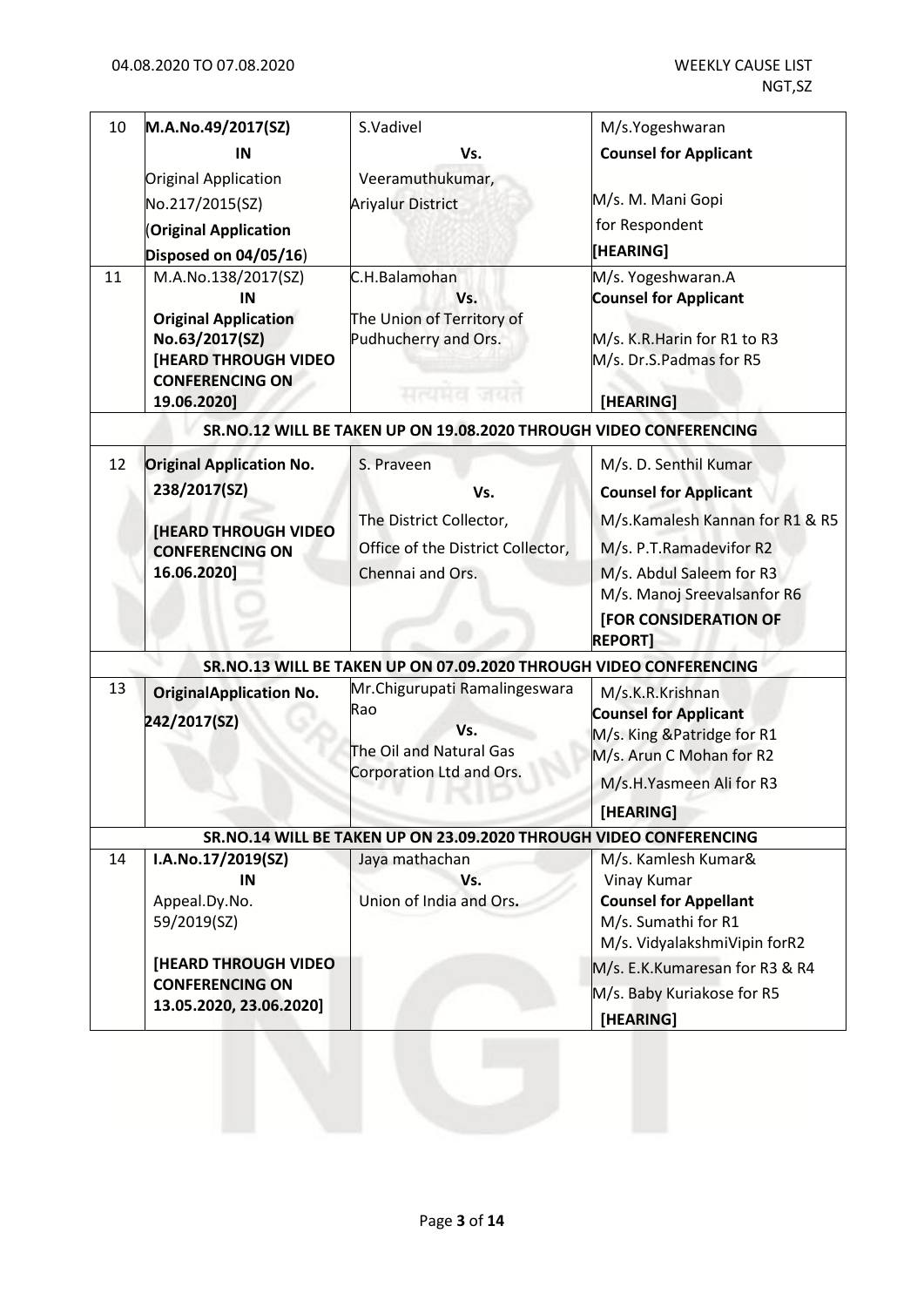## **Date : 05th AUGUST, 2020**

| S.NO           | <b>CASE NO.</b>                                                                                                              | <b>PARTIES</b>                                                                                                                                                                                                                                                                                                                                                                   | <b>COUNSEL FOR PARTIES</b>                                                                                                                                                                                     |
|----------------|------------------------------------------------------------------------------------------------------------------------------|----------------------------------------------------------------------------------------------------------------------------------------------------------------------------------------------------------------------------------------------------------------------------------------------------------------------------------------------------------------------------------|----------------------------------------------------------------------------------------------------------------------------------------------------------------------------------------------------------------|
|                |                                                                                                                              | <b>ADJOURNED ADMISSION</b>                                                                                                                                                                                                                                                                                                                                                       |                                                                                                                                                                                                                |
| $\mathbf{1}$   | <b>Original Application No.</b><br>113/2020(SZ)<br>[HEARD THROUGH VIDEO<br><b>CONFERENCING ON</b><br>22.07.2020]             | Thummanapally Srinivas and<br>Ors.<br>Vs.<br>Union of India and Ors.                                                                                                                                                                                                                                                                                                             | M/s. Sravan Kumar,<br>Kothai Muthu Meenal<br><b>Counsel for Applicant</b><br>M/s. H.Yasmeen Ali for R5                                                                                                         |
|                |                                                                                                                              | FOR COMPLETION OF PLEADINGS                                                                                                                                                                                                                                                                                                                                                      |                                                                                                                                                                                                                |
| $\overline{2}$ | <b>Original Application No.</b><br>70/2020(SZ)<br><b>[HEARD THROUGH VIDEO</b><br><b>CONFERENCING ON</b><br>19.05.2020]       | Tribunal on its ownmotion-<br><b>SUO MOTU</b> based on the News<br>item in The New Indian Express,<br>Chennai edition dated<br>16.05.2020, "Ammonia leak<br>from Madras Fertilizers Limited<br>worries residents in Chennai's<br>Manali".<br>Vs.<br>Union of India,<br>Rep by its Secretary,<br>Ministry of Environment and<br>Forests and Climate Change,<br>New Delhi and Ors. | <b>FOR RETURN OF NOTICE AND</b><br>FOR CONSIDERATION OF REPORT<br><b>AND FILING RESPONSE]</b>                                                                                                                  |
|                |                                                                                                                              | <b>FOR REPORT</b>                                                                                                                                                                                                                                                                                                                                                                |                                                                                                                                                                                                                |
| 3              | <b>Original Application No.</b><br>68/2015(SZ)<br>[ADJOURNED THROUGH<br><b>VIDEO CONFERENCING ON</b><br>14.07.2020]          | Chaitanya Sravanthi<br>Vs.<br>The APPCB, Hyderabad and Ors.                                                                                                                                                                                                                                                                                                                      | M/s. SuhrithParthasarathy<br><b>Counsel for Applicant</b><br>M/s. MadhuriDonti Reddy<br>for R1& R2<br>M/s P. Wilson Associatesfor R3<br><b>FOR COMPLIANCE REPORT]</b>                                          |
| 4              | <b>Original Application No.</b><br>162/2016 (SZ)<br><b>[ADJOURNED THROUGH</b><br><b>VIDEO CONFERENCING ON</b><br>14.07.2020] | K.Nagappa<br>Vs.<br>Union of India and ors                                                                                                                                                                                                                                                                                                                                       | M/s. V.Raghavachari<br><b>Counsel for Applicant</b><br>M/s .M.Sumathi for R1 & R2<br>M/s.S.N.Parthasarathy<br>for R3, R4, R6 & R7<br>M/s. Abdul Saleem for R5<br>M/s. G.Jeremiah for R8<br>[FOR FILING REPORT] |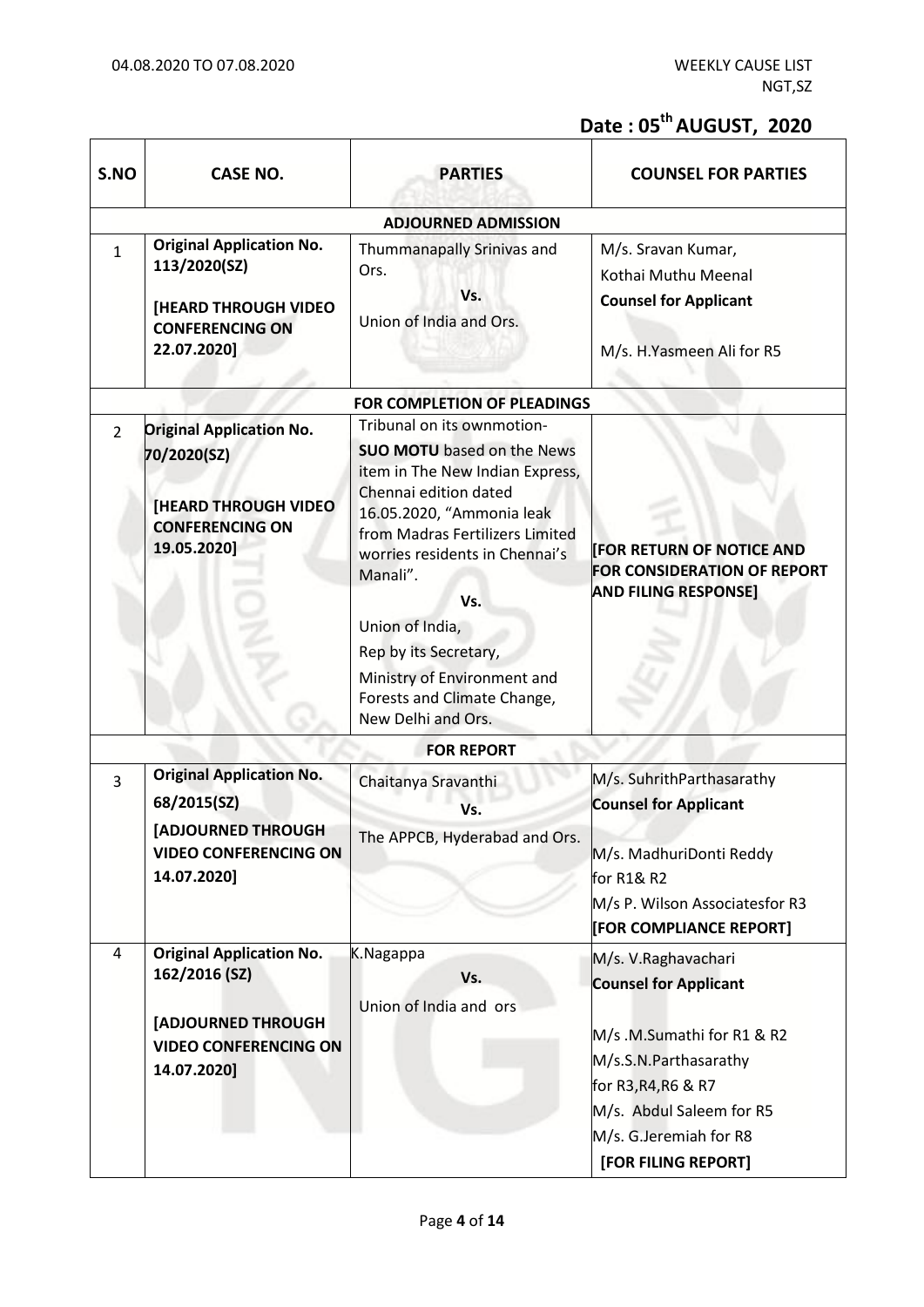|                | <b>FOR HEARING</b>                                                                                                                     |                                                                                                                                                        |                                                                                                                                                                                                  |  |
|----------------|----------------------------------------------------------------------------------------------------------------------------------------|--------------------------------------------------------------------------------------------------------------------------------------------------------|--------------------------------------------------------------------------------------------------------------------------------------------------------------------------------------------------|--|
| 5              | <b>Original ApplicationNo.</b><br>96/2016(SZ)<br><b>[HEARD THROUGH VIDEO</b><br><b>CONFERENCING ON</b><br>08.05.2020]                  | Francis,<br>Kanyakumari District<br>Vs.<br>The District Collector<br>Kanyakumari District,<br>Nagercoil and ors.                                       | M/s. M.P Hariprasad<br><b>Counsel for Applicant</b><br>M/s. M.ManiGopi for R1<br>M/s. C. Kasirajan for R2<br>M/s. R. Saravanakumar<br>for R3, R4, R5, R6                                         |  |
|                | <b>WITH</b>                                                                                                                            | मत्यमय जयत                                                                                                                                             | Mr. S.ParameshWarannair<br>for R7, R8<br><b>[FOR FILING REPORT AND</b><br><b>FURTHER HEARING]</b>                                                                                                |  |
| 6              | <b>Original Application No.</b><br>88/2017(SZ)<br><b>[HEARD THROUGH VIDEO</b><br><b>CONFERENCING ON</b><br>08.05.2020]                 | Vikraman<br>Kanyakumari District<br>Vs.<br>The Member Secretary,<br><b>State Level Environment</b><br>Impact Assessment Authority,<br>Chennai and Ors. | M/s. M.P. Hariprasad<br><b>Counsel for Applicant</b><br>M/s.Saraswathy for R1<br>M/s. M.ManiGopifor R2<br>M/s. R.Saravanakumarfor R4<br><b>[FOR FILING REPORT</b><br><b>AND FURTHER HEARING]</b> |  |
| $\overline{7}$ | Appeal.No.14/2019(SZ)<br>&<br>I.A.No.19/2020(SZ)<br>(For Stay)<br><b>[HEARD THROUGH VIDEO</b><br><b>CONFERENCING ON</b><br>17.06.2020] | KaigaAnuvidyutSthawarad<br>andOrs.<br>Vs.<br>Nuclear Power Corporation of<br>India Ltd(NPCIL) and Ors.                                                 | M/s.Javedur Rahman<br><b>Counsel for Appellent</b><br>M/s.Ramasubramaniam for R1<br>M/s.Me.Saraswathy for R2<br><b>FOR COMPLETION OF PLEADINGS</b><br><b>AND HEARING]</b>                        |  |
| 8              | <b>Appeal No.91/2017(SZ)</b><br>[HEARD THROUGH VIDEO<br><b>CONFERENCING ON</b><br>06.06.2020,22.07.2020]                               | <b>SubramanyeswaraSwamy</b><br>Vs.<br>The State of Andhra Pradesh<br>andOrs.                                                                           | M/s. Naidu Associates,<br>P.Venkaiah Naidu<br><b>Counsel for Appellant</b><br>M/s. MadhuriDonti Reddy<br>for R1 to R5<br>[HEARING]                                                               |  |
| 9              | <b>Original Application No.</b><br>176/2017(SZ)<br><b>[HEARD THROUGH VIDEO</b><br><b>CONFERENCING ON</b><br>05.06.2020,22.07.2020]     | M/s.Tappal Flour Mill<br>Vs.<br>State of Andhra Pradesh,<br><b>Guntur District and Ors.</b>                                                            | M/s. P. Venkaiah Naidu<br>Syed Sadiq& Associates<br><b>Counsel for Applicant</b><br>M/s. MadhuriDonti Reddy<br>for R1 to R5<br>[HEARING]                                                         |  |
| 10             | <b>Original Application No.</b><br>218/2017 (SZ)                                                                                       | M/s.Coastal Waste Management<br>Project<br>Vs.                                                                                                         | M/s. P. Venkaiah Naidu Associates<br><b>Counsel for Applicant</b>                                                                                                                                |  |
|                | <b>[HEARD THROUGH VIDEO]</b><br><b>CONFERENCING ON</b>                                                                                 | State of Andhra Pradesh and Ors.                                                                                                                       | M/s.MadhuriDonti Reddy<br>for R1 to R4                                                                                                                                                           |  |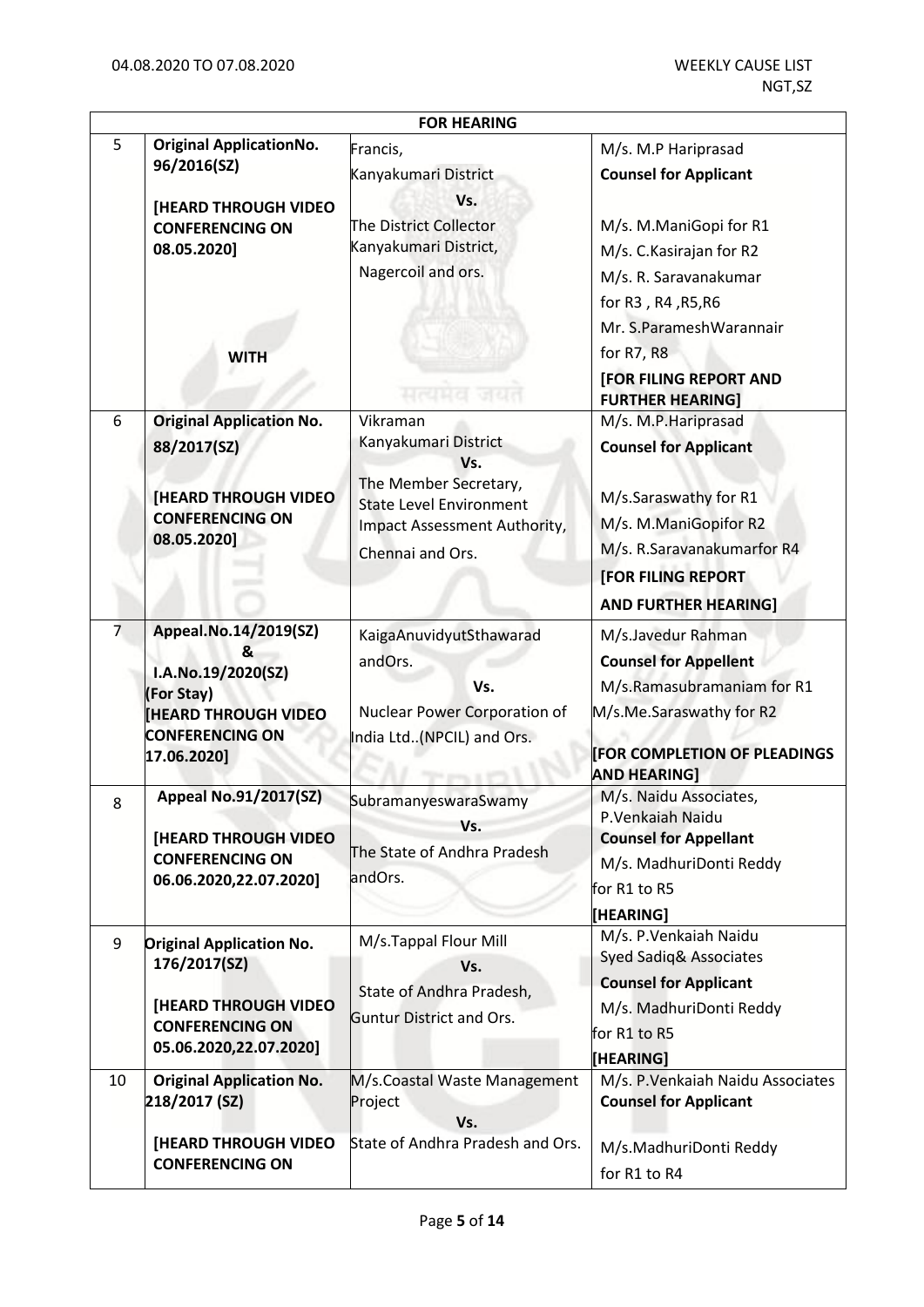|    | 15.06.2020]                                                                                                                                       |                                                                                 | M/s. V.B.Subramanyam for R5                                                                        |
|----|---------------------------------------------------------------------------------------------------------------------------------------------------|---------------------------------------------------------------------------------|----------------------------------------------------------------------------------------------------|
|    | <b>WITH</b>                                                                                                                                       |                                                                                 | [HEARING]                                                                                          |
| 11 | Appeal No.90/ 2017(SZ)                                                                                                                            | M/s.Coastal Waste Management<br>Project<br>Vs.<br>State of Andhra Pradesh and   | M/s. P. Venkaiah Naidu Associates<br><b>Counsel for Appellant</b><br>M/s.MadhuriDonti Reddy for R1 |
|    | <b>[HEARD THROUGH VIDEO</b><br><b>CONFERENCING ON</b><br>15.06.2020]                                                                              | Ors.                                                                            | M/s. V.B.Subramanyam for R5<br>[HEARING]                                                           |
|    |                                                                                                                                                   |                                                                                 |                                                                                                    |
| 12 | <b>Original Application No.</b><br>181/2015(SZ)<br><b>[HEARD THROUGH VIDEO</b><br><b>CONFERENCING ON</b><br>15.06.2020,13.07.2020]<br><b>WITH</b> | Dr.P.S.Vetriselvam,<br><b>Vs.</b><br>The Govt.of Tamil Nadu<br>Chennai and Ors. | M/s.M.Vaidyanathan<br><b>Counsel for Applicant</b><br>M/s. Mani Gopi<br>for R1 to R6               |
| 13 | <b>Original Application No.</b><br>13/2016(SZ)<br><b>WITH</b>                                                                                     | V.Kalaiselvan,<br>Vs.<br>The Govt.of Tamil Nadu<br>Chennai and Ors.             | M/s. M.Vaidyanathan<br><b>Counsel for Applicant</b><br>M/s. Mani Gopi<br>for R1 to R6              |
| 14 | <b>Original Application No.</b><br>15/2016(SZ)<br><b>WITH</b>                                                                                     | V.DuraiSamy,<br>Vs.<br>The Govt.of Tamil Nadu<br>Chennai and Ors.               | M/s. M.Vaidyanathan<br><b>Counsel for Applicant</b><br>M/s. Mani Gopi<br>for R1 to R6              |
| 15 | <b>Original Application No.</b><br>17/2016(SZ)<br><b>WITH</b>                                                                                     | Ramkumar,<br>The Govt.of Tamil Nadu<br>Chennai and Ors.                         | M/s. M.Vaidyanathan<br><b>Counsel for Applicant</b><br>M/s. Mani Gopi<br>for R1 to R6              |
| 16 | <b>Original Application No.</b><br>37/2016(SZ)<br><b>WITH</b>                                                                                     | A.Selvaraj, Valappadi<br>Vs.<br>The Govt.of Tamil Nadu<br>Chennai and Ors.      | M/s. M. Vaidyanathan<br><b>Counsel for Applicant</b><br>M/s. Mani Gopi for R1 to R6                |
| 17 | <b>Original Application No.</b><br>38/2016(SZ)<br><b>WITH</b>                                                                                     | S.Jayapal<br>Vs.<br>The Govt.of Tamil Nadu<br>Chennai and Ors.                  | M/s. M. Vaidyanathan<br><b>Counsel for Applicant</b><br>M/s. Mani Gopifor R1 to R6                 |
| 18 | <b>Original Application No.</b><br>39/2016(SZ)                                                                                                    | K.Sudhakar,<br>Vs.<br>The Govt.of Tamil Nadu                                    | M/s. M. Vaidyanathan<br><b>Counsel for Applicant</b><br>M/s. Mani Gopi                             |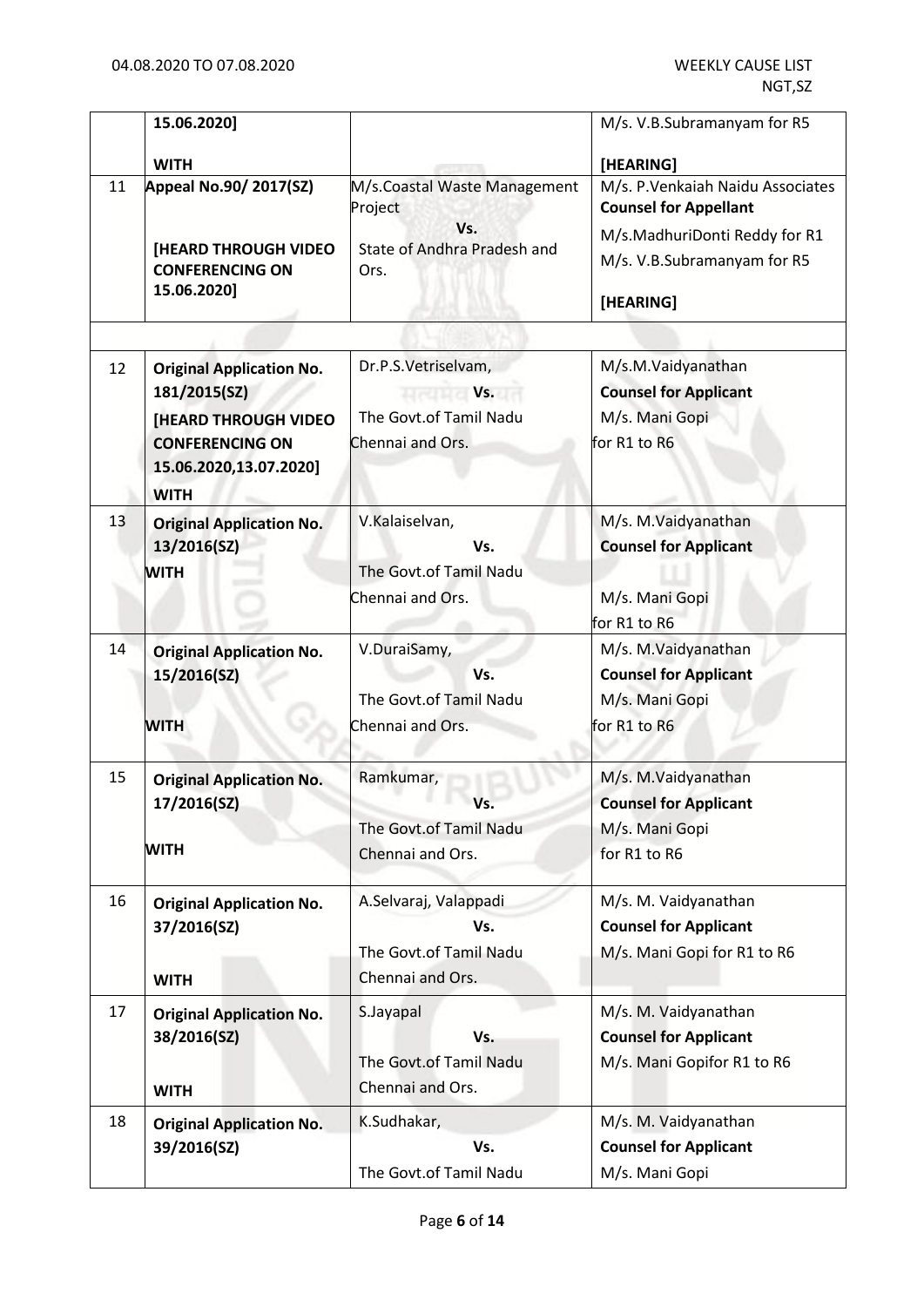|    | <b>WITH</b>                                                   | Chennai and Ors.                                                          | for R1 to R6                                                                           |
|----|---------------------------------------------------------------|---------------------------------------------------------------------------|----------------------------------------------------------------------------------------|
| 19 | <b>Original Application No.</b><br>40/2016(SZ)<br><b>WITH</b> | S.Selvakumar,<br>Vs.<br>The Govt.of Tamil Nadu<br>Chennai and Ors.        | M/s. M. Vaidyanathan<br><b>Counsel for Applicant</b><br>M/s. Mani Gopi<br>for R1 to R6 |
| 20 | <b>Original Application No.</b><br>41/2016(SZ)<br><b>WITH</b> | M.Palanisamy<br>Vs.<br>The Govt.of Tamil Nadu<br>Chennai and Ors.         | M/s. M. Vaidyanathan<br><b>Counsel for Applicant</b><br>M/s. Mani Gopi<br>for R1 to R6 |
| 21 | <b>Original Application No.</b><br>42/2016(SZ)<br><b>WITH</b> | C.Marimuthu<br>Vs.<br>The Govt.of Tamil Nadu<br>Chennai and Ors.          | M/s. M. Vaidyanathan<br><b>Counsel for Applicant</b><br>M/s. Mani Gopi<br>for R1 to R6 |
| 22 | <b>Original Application No.</b><br>43/2016(SZ)<br><b>WITH</b> | A.Rajendran,<br>Vs.<br>The Govt.of Tamil Nadu<br>Chennai and Ors.         | M/s. M. Vaidyanathan<br><b>Counsel for Applicant</b><br>M/s. Mani Gopi<br>for R1 to R6 |
| 23 | <b>Original Application No.</b><br>44/2016(SZ)<br><b>WITH</b> | R.Anandhan<br>Vs.<br>The Govt.of Tamil Nadu<br>Chennai and Ors.           | M/s. M. Vaidyanathan<br><b>Counsel for Applicant</b><br>M/s. Mani Gopi<br>for R1 to R6 |
| 24 | <b>Original Application No.</b><br>45/2016(SZ)<br><b>WITH</b> | A.Ravanan<br>Vs.<br>The Govt.of Tamil Nadu<br>Chennai and Ors.            | M/s. M. Vaidyanathan<br><b>Counsel for Applicant</b><br>M/s. Mani Gopi<br>for R1 to R6 |
| 25 | <b>Original Application No.</b><br>46/2016(SZ)<br><b>WITH</b> | P.Thirugnana<br>Vs.<br>The Govt.of Tamil Nadu<br>Chennai and Ors.         | M/s. M. Vaidyanathan<br><b>Counsel for Applicant</b><br>M/s. Mani Gopi<br>for R1 to R6 |
| 26 | <b>Original Application No.</b><br>57/2016(SZ)<br><b>WITH</b> | Mr. R.P Ramakrishnan<br>Vs.<br>The Govt.of Tamil Nadu<br>Chennai and Ors. | M/s. M.Vaidyanathan<br><b>Counsel for Applicant</b><br>M/s. Mani Gopi<br>for R1 to R6  |
| 27 | <b>Original Application No.</b><br>58/2016(SZ)<br><b>WITH</b> | Mr. V.Godhanda Raman<br>Vs.<br>The Govt.of Tamil Nadu<br>Chennai and Ors. | M/s. M.Vaidyanathan<br><b>Counsel for Applicant</b><br>M/s. Mani Gopi<br>for R1 to R6  |
| 28 | <b>Original Application No.</b><br>59/2016(SZ)                | Mr. A.KasiVishwanathan<br>Vs.                                             | M/s. M.Vaidyanathan<br><b>Counsel for Applicant</b>                                    |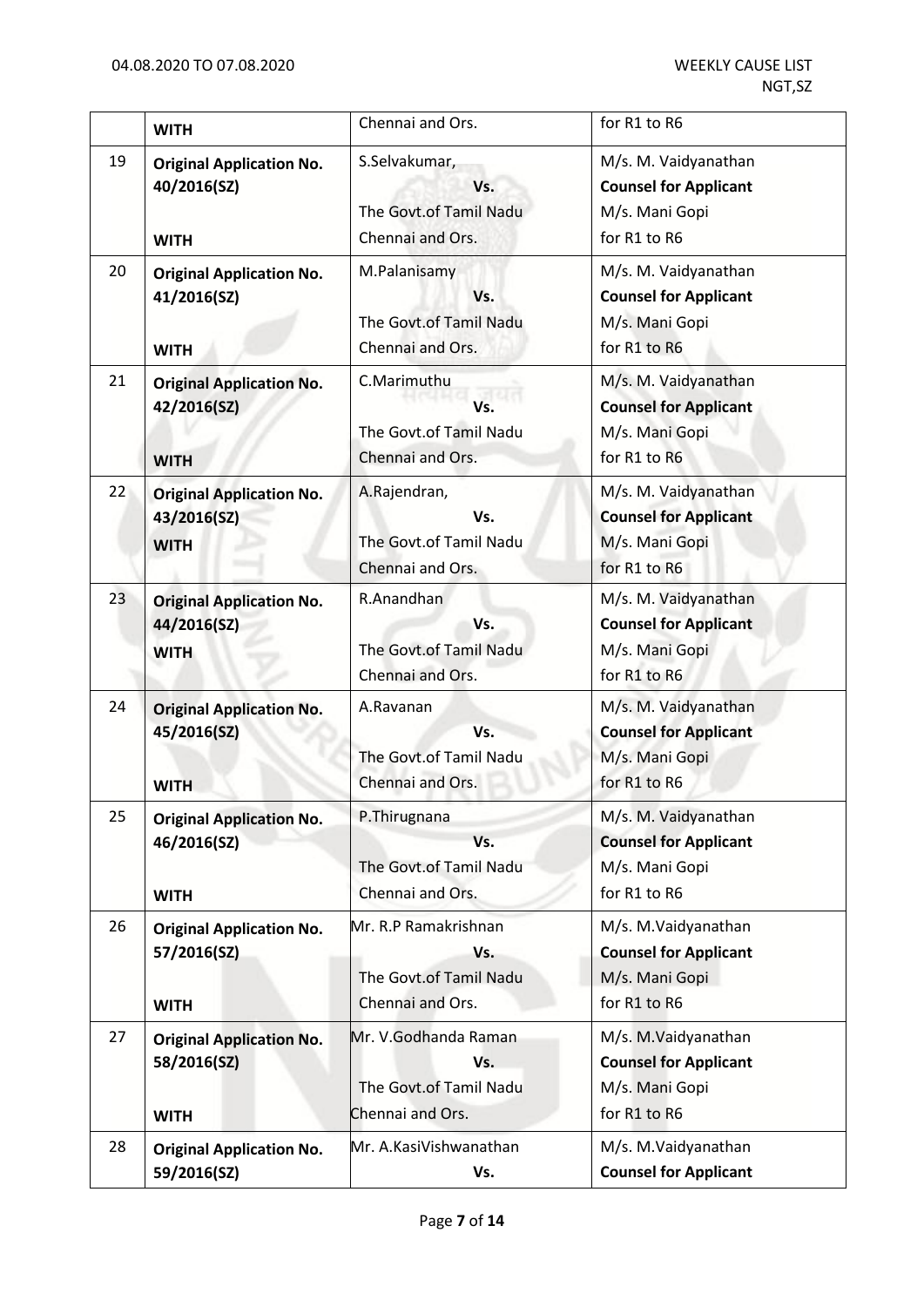|    | <b>WITH</b>                                                   | The Govt.of Tamil Nadu<br>Chennai and Ors.                              | M/s. Mani Gopi<br>for R1 to R6                                                          |
|----|---------------------------------------------------------------|-------------------------------------------------------------------------|-----------------------------------------------------------------------------------------|
| 29 | <b>Original Application No.</b><br>60/2016(SZ)<br><b>WITH</b> | Mr. P.Muthukrishnan<br>Vs.<br>The Govt.of Tamil Nadu<br>Chennai and Ors | M/s. M.Vaidyanathan<br><b>Counsel for Applicant</b><br>M/s. Mani Gopi<br>for R1 to R6   |
| 30 | <b>Original Application No.</b><br>89/2016(SZ)<br><b>WITH</b> | K.Dhanasekar,<br>Vs.<br>The Govt.of Tamil Nadu<br>Chennai and Ors       | M/s. M. Vaidyanathan,<br><b>Counsel for Applicant</b><br>M/s. Mani Gopi<br>for R1 to R6 |
| 31 | <b>Original Application No.</b><br>90/2016(SZ)<br><b>WITH</b> | S.Muniraj<br>Vs.<br>The Govt.of Tamil Nadu<br>Chennai and Ors           | M/s. M. Vaidyanathan,<br><b>Counsel for Applicant</b><br>M/s. Mani Gopi for R1 to R6    |
| 32 | <b>Original Application No.</b><br>91/2016(SZ)<br><b>WITH</b> | G.Rukkumani<br>Vs.<br>The Govt.of Tamil Nadu<br>Chennai and Ors         | M/s. M. Vaidyanathan,<br><b>Counsel for Applicant</b><br>M/s. Mani Gopi<br>for R1 to R6 |
| 33 | <b>Original Application No.</b><br>92/2016(SZ)<br><b>WITH</b> | P.S. Rathinam<br>Vs.<br>The Govt.of Tamil Nadu<br>Chennai and Ors       | M/s. M. Vaidyanathan,<br><b>Counsel for Applicant</b><br>M/s. Mani Gopi<br>for R1 to R6 |
| 34 | <b>Original Application No.</b><br>93/2016(SZ)<br><b>WITH</b> | T.Kandasamy<br>Vs.<br>The Govt.of Tamil Nadu<br>Chennai and Ors         | M/s. M. Vaidyanathan,<br><b>Counsel for Applicant</b><br>M/s. Mani Gopi<br>for R1 to R6 |
| 35 | <b>Original Application No.</b><br>94/2016(SZ)<br><b>WITH</b> | A.Singaravel<br>Vs.<br>The Govt.of Tamil Nadu<br>Chennai and Ors        | M/s. M. Vaidyanathan,<br><b>Counsel for Applicant</b><br>M/s. Mani Gopi<br>for R1 to R6 |
| 36 | <b>Original Application No.</b><br>95/2016(SZ)<br><b>WITH</b> | S.ShanmugaSundaram<br>Vs.<br>The Govt.of Tamil Nadu<br>Chennai and Ors  | M/s. M. Vaidyanathan,<br><b>Counsel for Applicant</b><br>M/s. Mani Gopi for R1 to R6    |
| 37 | <b>Original Application No.</b><br>101/2016(SZ)               | P.Sabareesha Raja<br>Vs.<br>The Govt.of Tamil Nadu<br>Chennai and Ors   | M/s. M. Vaidyanathan,<br><b>Counsel for Applicant</b><br>M/s. Mani Gopifor R1 to R6     |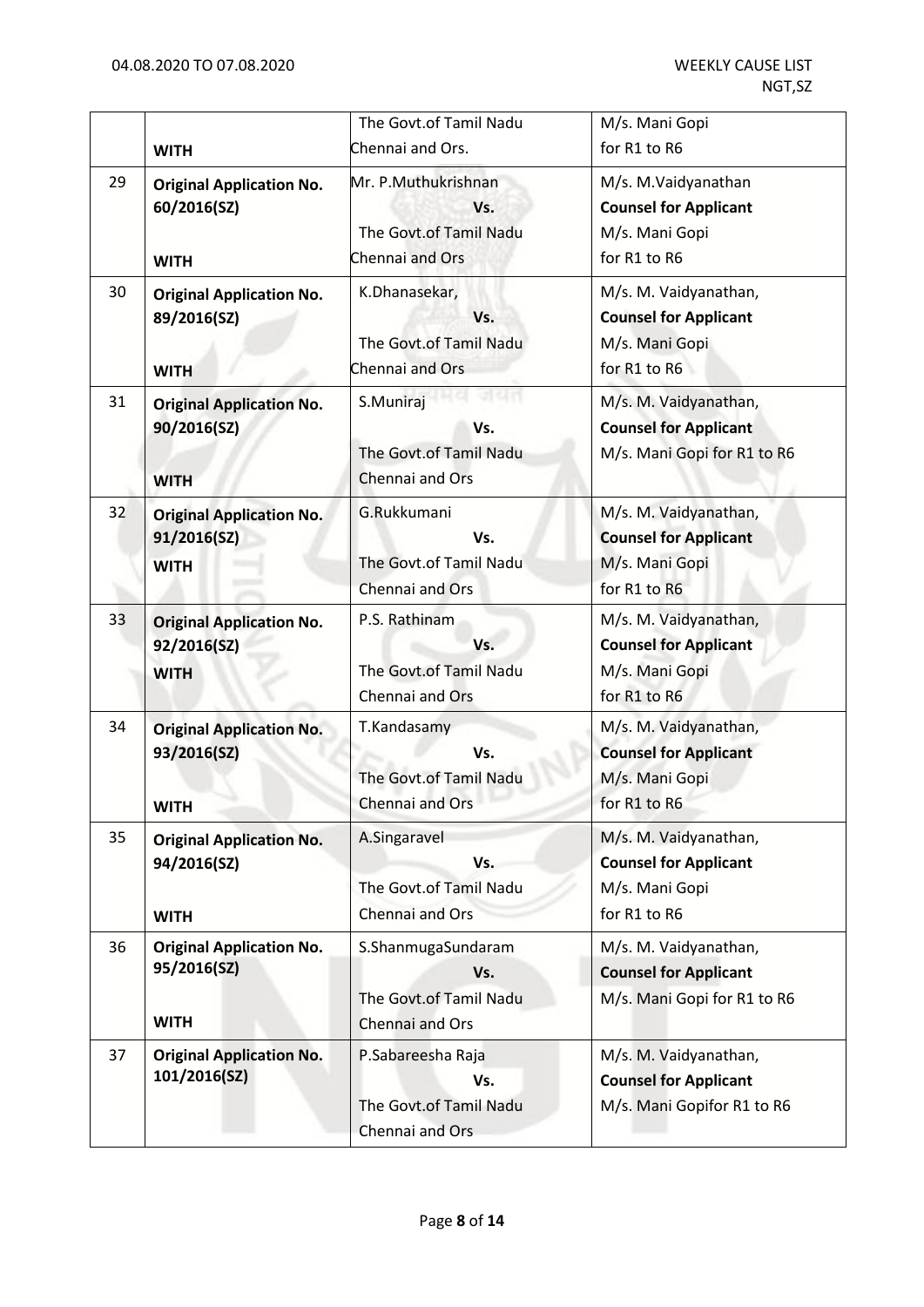$\overline{1}$ 

 $\top$ 

# **Date : 06thAUGUST, 2020**

| S.NO           | <b>CASE NO.</b>                                                                                                                                                           | <b>PARTIES</b>                                                                                    | <b>COUNSEL FOR PARTIES</b>                                                                                                                                                                                               |
|----------------|---------------------------------------------------------------------------------------------------------------------------------------------------------------------------|---------------------------------------------------------------------------------------------------|--------------------------------------------------------------------------------------------------------------------------------------------------------------------------------------------------------------------------|
|                |                                                                                                                                                                           | <b>FOR COMPLETION OF</b><br><b>PLEADINGS</b>                                                      |                                                                                                                                                                                                                          |
| $\mathbf{1}$   | Appeal.No. 01/2018(SZ)<br><b>[HEARD THROUGH VIDEO</b><br><b>CONFERENCING ON</b><br>10.06.2020,<br><b>ADJOURNED THROUGH</b><br><b>VIDEO CONFERENCING ON</b><br>23.07.2020] | Voice of Nature, Thiruvallur<br>Vs.<br>Union of IndiaandOrs.<br>मत्यमत                            | M/s. C.S.Monica,<br>A.Yogeshwaran<br><b>Counsel for Appllent</b><br>M/s. M.R.Gokul Krishnan<br>for R1& R2<br>M/s. Sarabhauman Associates<br>for R3<br><b>FOR COMPLETION OF PLEADINGS</b><br><b>AND ALSO FOR HEARING]</b> |
|                |                                                                                                                                                                           | <b>FOR REPORT</b>                                                                                 |                                                                                                                                                                                                                          |
| $\overline{2}$ | <b>Original Application No.</b><br>39/2017(SZ)<br><b>[HEARD THROUGH VIDEO</b><br><b>CONFERENCING ON</b><br>09.06.2020]                                                    | V.Nehru<br>Vs.<br>The Chairman,<br><b>Tamil Nadu Pollution Control</b><br>Board, Chennai and Ors. | M/s.R.Prabakar<br><b>Counsel for Applicant</b><br>M/s. Abdul Saleem for R1,R2<br>M/s Mani Gopifor R3<br>M/s.P.Srinivas for R4<br>M/s. V.R.Annagandhi for R6<br>M/s. R.Rajaramani for R7<br>[FOR CONSIDERATION OF REPORT] |
| $\overline{3}$ | <b>Original Application No.</b><br>96/2017(SZ)<br><b>[HEARD THROUGH VIDEO</b><br><b>CONFERENCING ON</b><br>16.07.2020]                                                    | S.Muthusamy<br>Vs.<br>The District Collector,<br>Salem and Ors                                    | M/s. R.Jayaprakash<br><b>Counsel for Applicant</b><br>M/s. S.N.Parthasarathifor R1,R3,R5<br>M/s. C. Kasirajan for R2 & R4<br>[FOR REPORT BY TNPCB]                                                                       |
| $\overline{a}$ | OriginalApplicationNo.<br>131/2017(SZ)                                                                                                                                    | Syed Mohammad Kalifa Sahib,<br>Vs.<br>The District Collector,<br>Nagapattinam and anr             | M/s. S.HajaMohideenGisthi<br><b>Counsel for Applicant</b><br>M/s. S.Kamalesh Kannan for R1<br>M/s. P.Srinivas for R2<br>M/s. C. Kasirajanfor R3<br>[FOR CONSIDERATION OF REPORT]                                         |
| 5              | <b>Original Application No.</b><br>138/2017(SZ)                                                                                                                           | Y.Sethupathi,<br>Vs.<br>The District Collector,<br>Erode and ors.                                 | M/s. R.Prabakar,<br><b>Counsel for Applicant</b><br>M/s. S.N. Parthasarathi<br>for R1 & R4                                                                                                                               |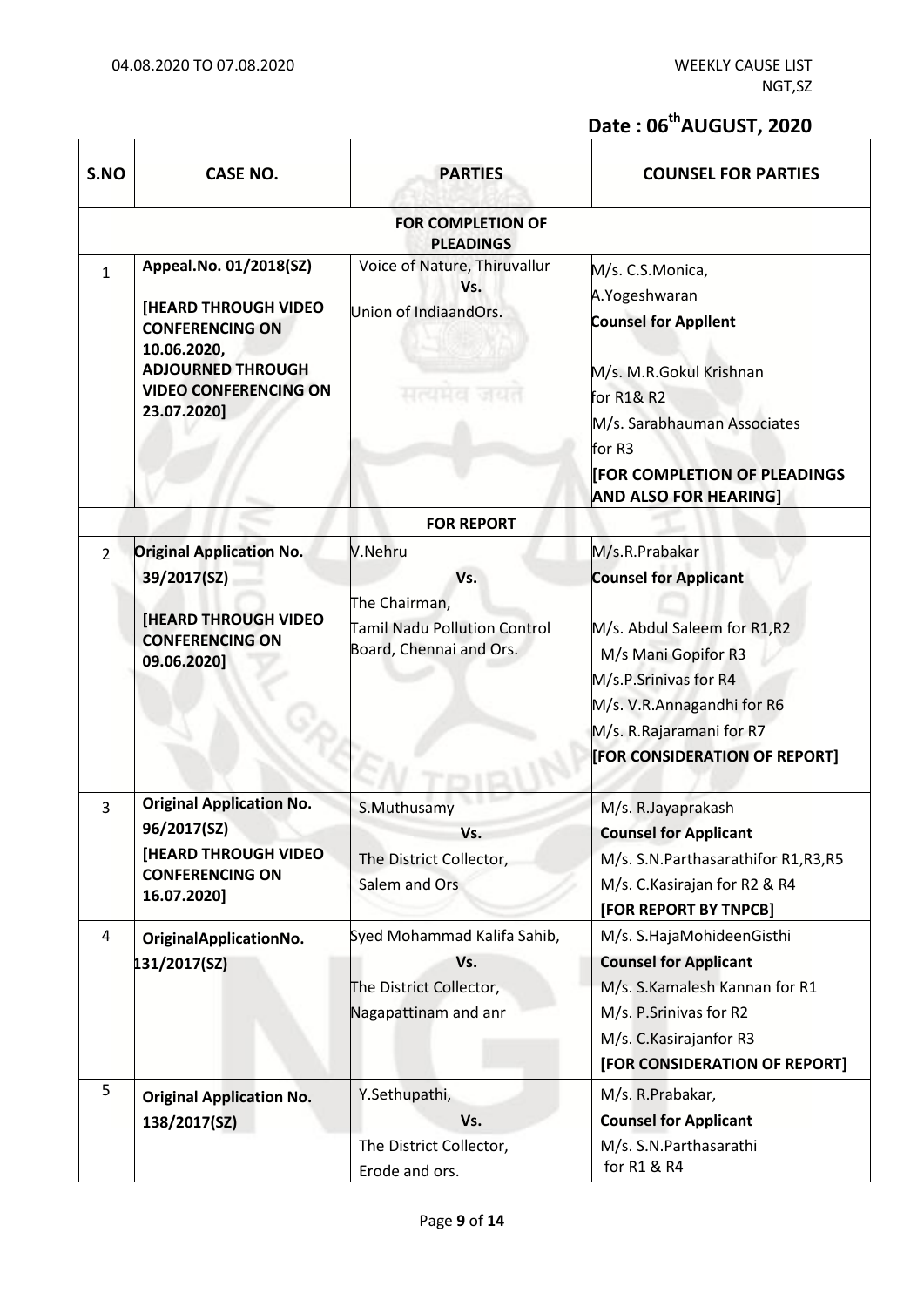|                |                                                                                                                                                    |                                                                                                                                                                                                                                                                                                   | M/s. C. Kasirajanfor R2 & R3                                                                                                                                                                                                                                                                                   |
|----------------|----------------------------------------------------------------------------------------------------------------------------------------------------|---------------------------------------------------------------------------------------------------------------------------------------------------------------------------------------------------------------------------------------------------------------------------------------------------|----------------------------------------------------------------------------------------------------------------------------------------------------------------------------------------------------------------------------------------------------------------------------------------------------------------|
|                |                                                                                                                                                    |                                                                                                                                                                                                                                                                                                   | M/s. Ramshankar for R5<br>[FOR CONSIDERATION OF REPORT]                                                                                                                                                                                                                                                        |
| 6              | <b>Original Application No.</b><br>208/2017(SZ)<br>&<br>I.A.No.15/2019(SZ)<br><b>[HEARD THROUGH VIDEO</b><br><b>CONFERENCING ON</b><br>03.07.2020] | John Weslay and Ors.<br>Vs.<br>SEIAA, Chennai,<br>Rep by its Director and Member<br>Secretary and Ors.<br>出版社社会                                                                                                                                                                                   | M/s. Ashwarya<br><b>Counsel for Applicant</b><br>M/s. G.M.SyedNurullah Sheriff<br>for R1<br>M/s. Abdul Saleem for<br>R <sub>2</sub> ,R <sub>3</sub><br>M/s. R.Parthasarathy, Ragul<br>Balaji for R4<br>M/s. P.Srinivas for R5,R6<br>M/s. P.T.Ramadevi forR7<br>[FOR CONSIDERATION OF FURTHER<br><b>REPORT]</b> |
| $\overline{7}$ | <b>Original Application No.</b><br>21/2019(SZ)<br><b>[HEARD THROUGH VIDEO</b><br><b>CONFERENCING ON</b>                                            | C.RamasamyGounder<br>andOrs.<br>Vs.<br>The District Collector,<br>Tiruppur District and Ors.                                                                                                                                                                                                      | M/s. T.K.Saravanan<br><b>Counsel for Applicant</b><br>M/s. S.Kamalesh Kannan for R1,R2<br>M/s. C. Kasirajan for R3, R4                                                                                                                                                                                         |
|                | 22.06.2020]                                                                                                                                        |                                                                                                                                                                                                                                                                                                   | [FOR FURTHER REPORT]                                                                                                                                                                                                                                                                                           |
| 8              | <b>Original Application No.</b><br>39/2019(SZ)                                                                                                     | <b>K.G.Sankar Prasad</b><br>Vs.<br>The Chairman,<br><b>Tamil Nadu Pollution Control</b><br>Board, Chennai and Ors.                                                                                                                                                                                | M/s. K.B.Vivekanandhan<br><b>Counsel for Applicant</b><br>M/s. Abdul Saleem for R1,R2<br>M/s. S.N.Parthasarathy for R3,R8,R10<br>M/s.VijayaMehanath for R9<br>[FOR REPORT]                                                                                                                                     |
| 9              | <b>Original Application No.</b><br>07/2020(SZ)                                                                                                     | Tribunal on its own motion<br><b>SUO MOTU</b> based on the<br>News Item in Dinamalar<br>Tamil newspaper dt:<br>10.01.2020 "Dumping of<br><b>Wastein Vacant Plot</b><br>adjacent to Nagathamman<br>Temple, Mannappan Street,<br>Korukkupet".<br>Vs.<br>The District Collector, Chennai<br>and Ors. | M/s. M.ManiGopi for R1,R3<br>M/s. Abdul Saleem&Saravanan for<br>R <sub>2</sub> ,R <sub>4</sub><br>M/s. G.Janakiraman for R6,R7                                                                                                                                                                                 |
| 10             | <b>Original Application No.</b>                                                                                                                    | Thirunavukarasu @ Velu<br>Vs.                                                                                                                                                                                                                                                                     | M/s. S.RajiniKanth                                                                                                                                                                                                                                                                                             |
|                | 57/2020(SZ)                                                                                                                                        | The Member Secretary,                                                                                                                                                                                                                                                                             | <b>Counsel for Applicant</b><br>M/s. Abdul Saleem,                                                                                                                                                                                                                                                             |
|                | <b>[HEARD THROUGH VIDEO]</b><br><b>CONFERENCING ON</b><br>11.06.2020]                                                                              | <b>Tamil Nadu Pollution Control</b><br>Board, Chennai and Ors.                                                                                                                                                                                                                                    | S. Saravananfor R1 & R3<br>M/s. S. Kamalesh Kannan for R2                                                                                                                                                                                                                                                      |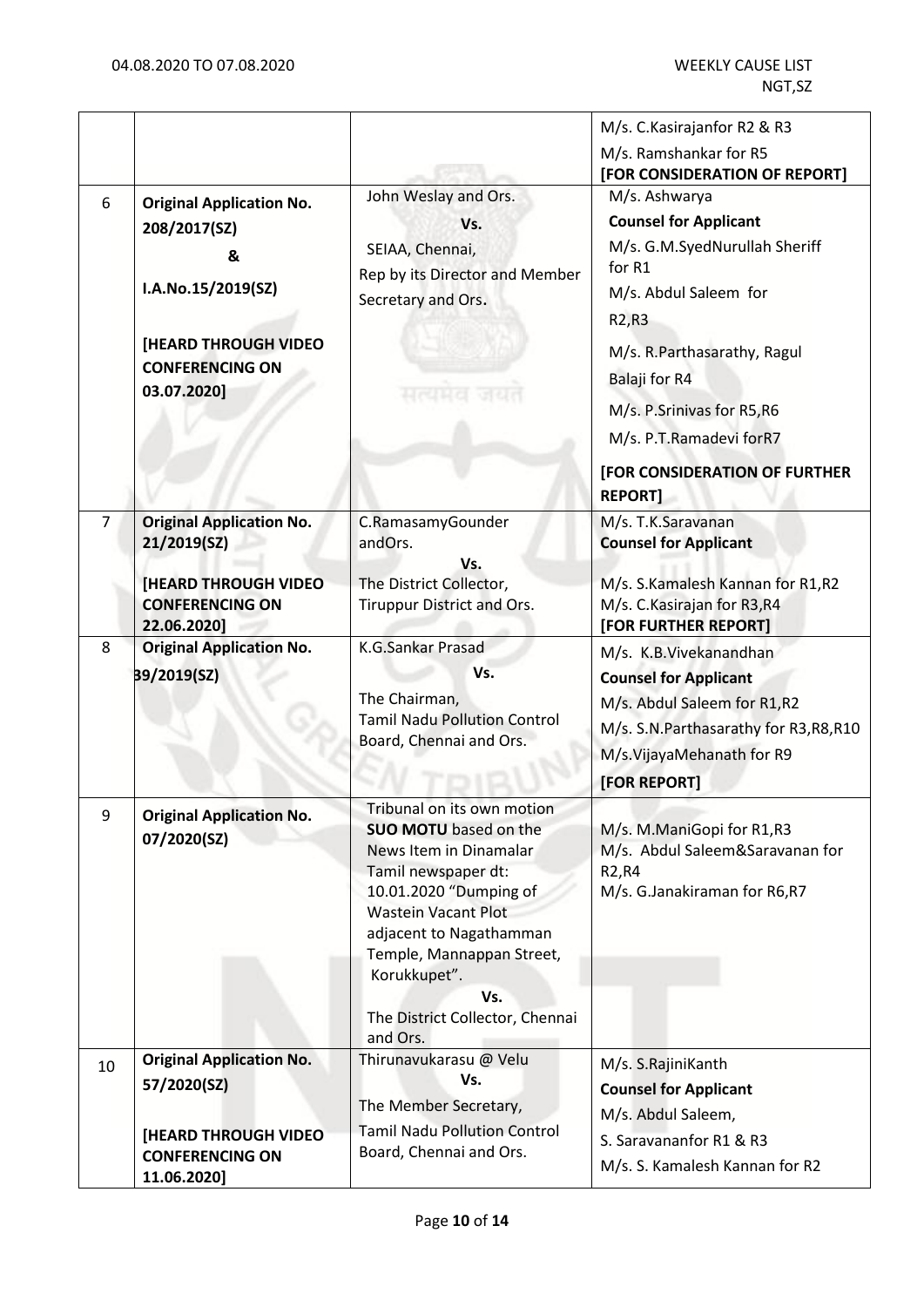|    | [ADJOURNED THROUGH<br><b>VIDEO CONFERENCING ON</b><br>23.07.2020]                                                                                                                                  |                                                                                                                                                                                                                                                               | [FOR CONSIDERATION OF REPORT]                                                                                                                                                                                    |
|----|----------------------------------------------------------------------------------------------------------------------------------------------------------------------------------------------------|---------------------------------------------------------------------------------------------------------------------------------------------------------------------------------------------------------------------------------------------------------------|------------------------------------------------------------------------------------------------------------------------------------------------------------------------------------------------------------------|
| 11 | <b>Original Application No.</b><br>58/2020(SZ)                                                                                                                                                     | Tribunal on its own motion<br><b>SUO MOTU</b> based on the<br>News Item in Dinamalar<br>Newspaper dt: 05.03.2020,<br>ChennaiSupplementary, "<br><b>Gravel sand Trafficking</b><br>rampant in pattalands near<br>Tuticorin".<br>Vs.<br>Union of India and Ors. | Mr. S.N. Parthasarathi<br>for R2, R4, R5, R7, R8 & R9<br>M/s. Abdul Saleem,<br>S. Saravanan&M. Akshayaa for R6<br>[FOR CONSIDERATION OF REPORT]                                                                  |
|    |                                                                                                                                                                                                    | <b>FOR HEARING</b>                                                                                                                                                                                                                                            |                                                                                                                                                                                                                  |
| 12 | <b>Original Application</b><br>No.143/2017(SZ)<br><b>[HEARD THROUGH VIDEO</b><br><b>CONFERENCING ON</b><br>21.07.2020]<br><b>[ADJOURNED THROUGH</b><br><b>VIDEO CONFERENCING ON</b><br>29.07.2020] | MeenavaThanthai<br>K.R.Selvaraj Kumar<br>MeenavarNalaSangam,<br>Vs.<br>The Director,<br>Directorate of School Education,<br>Chennai and Ors.                                                                                                                  | M/s. K.Mageshwaran<br><b>Counsel for Applicant</b><br>M/s. Abdul Saleem for R2<br>M/s. S.N.Parthasarathi<br>for R3 & R4<br>M/s. T.V. Vineeth Kumar for R5<br>[FOR CONSIDERATION OF REPORT<br><b>AND HEARING]</b> |

## **Date : 07 thAUGUST, 2020**

| S.NO           | <b>CASE NO.</b>                                                                                           | <b>PARTIES</b>                                                                                               | <b>COUNSEL FOR PARTIES</b>                                                                                                                                                                                                              |
|----------------|-----------------------------------------------------------------------------------------------------------|--------------------------------------------------------------------------------------------------------------|-----------------------------------------------------------------------------------------------------------------------------------------------------------------------------------------------------------------------------------------|
|                |                                                                                                           | <b>FOR COMPLETION OF</b><br><b>PLEADINGS</b>                                                                 |                                                                                                                                                                                                                                         |
| 1              | Appeal.No.08/2020(SZ)<br><b>[HEARD THROUGH VIDEO</b><br><b>CONFERENCING ON</b><br>15.05.2020, 23.06.2020] | <b>Environment Support Group</b><br>Vs.<br>Karnataka Road Development<br>Corporation Limited.,<br>Bengaluru. | M/s. A. Yogeshwaran<br><b>Counsel for Appellant</b><br>M/s. YashodharHegde for R1<br>M/s. Me. Saraswathy for R4<br>M/s. Darpan K.M for R6<br>M/s. M.R. Gokul Krishnan<br>for R10<br>[FOR COMPLETION OF<br><b>PLEADINGS AND HEARING]</b> |
| $\overline{2}$ | <b>Original Application No.</b><br>247/2017(SZ)                                                           | SudhanSivasubramanian<br>Vs.<br>Central Institute of Brackish<br>Aquaculture,                                | M/s. C. Uma<br><b>Counsel for Applicant</b><br>M/s. Kamalesh Kannan<br>for $R4, R5$                                                                                                                                                     |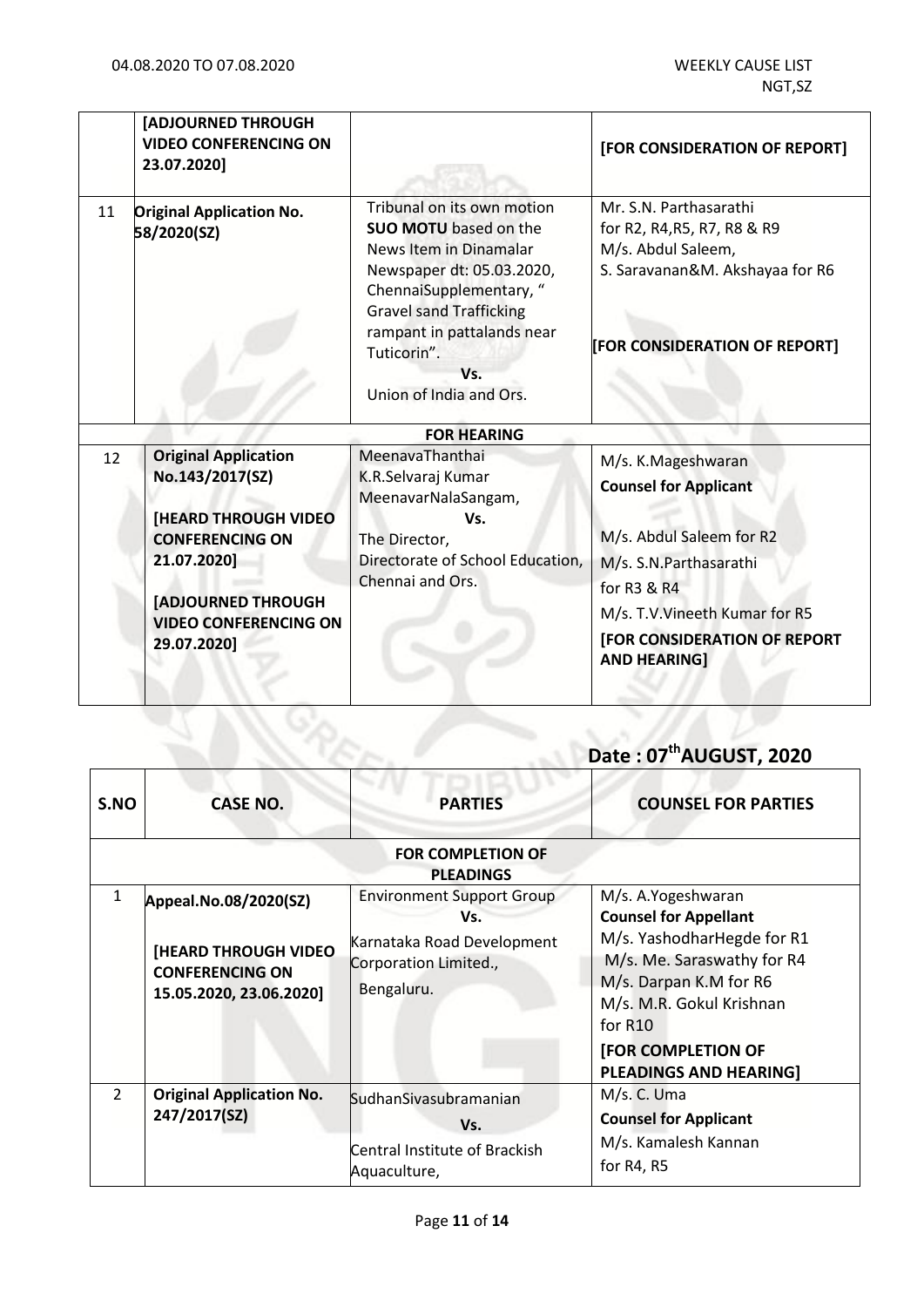|                |                                                                                                                                                                              | Chennai and Ors.                                                                                                                            | M/s.AbdulSaleem for R6                                                                                                                                                                                   |
|----------------|------------------------------------------------------------------------------------------------------------------------------------------------------------------------------|---------------------------------------------------------------------------------------------------------------------------------------------|----------------------------------------------------------------------------------------------------------------------------------------------------------------------------------------------------------|
|                |                                                                                                                                                                              |                                                                                                                                             | [FOR COMPLETION OF PLEADINGS]                                                                                                                                                                            |
|                |                                                                                                                                                                              | <b>FOR REPORT</b>                                                                                                                           |                                                                                                                                                                                                          |
| $\overline{3}$ | <b>Original Application No.</b><br>116/2017(SZ)<br><b>[HEARD THROUGH VIDEO</b><br><b>CONFERENCING ON</b><br>16.07.2020]                                                      | P.Thiruvarasan<br>Vs.<br>The Executive OfficerandOrs.                                                                                       | M/s.R.Gururaj<br><b>Counsel for Applicant</b><br>M/s. S.N.Parthasarathi for R1<br>M/s. Abdul Saleem for R2,R3<br>M/s. Kasirajan for R4,R5<br>M/s.L.G.Sahadevanfor R6 & R7<br>[FOR FILING REPORT]         |
| 4              | <b>Original Application No.</b><br>210/2017 (SZ)<br><b>HEARD THROUGH VIDEO</b><br><b>CONFERENCING ON</b><br>22.06.2020]                                                      | Vanmeegam,<br>a Society registered under the<br>Tamil Nadu SocietiesRegistration<br>Act,<br>Vs.<br>The Chief Secretary,<br>Chennai and Ors. | M/s. R.N.Ganesh<br><b>Counsel for Applicant</b><br>M/s. S.N. Parthasarathi<br>for R1,R2,R4,R5,R7 to R10<br>M/s. Abdul Saleemfor R3<br>M/s. Syed Nurullah Sheriff for R6<br>[FOR CONSIDERATION OF REPORT] |
|                |                                                                                                                                                                              | <b>FOR HEARING</b>                                                                                                                          |                                                                                                                                                                                                          |
| 5              | M.A.No.234/2016(SZ)<br>IN<br>Diary.No.623/2016(SZ)<br>IN<br>Unnumbered<br>Appeal/2016(SZ)<br><b>[HEARD THROUGH VIDEO</b><br><b>CONFERENCING ON</b><br>21.07.2020,27.07.2020] | Veerendra Kumar. R<br>Vs.<br>The Ministry of Environment,<br>Forests and Climate Change,<br>New Delhi and Ors.                              | M/s.A.Yogeshwaran<br><b>Counsel for Appellant</b><br>M/s. G.M.SyedNurullahSheriff<br>for R1<br>M/s.Vasanth.H.K for R2<br>M/s.M.R.Gokul Krishnan for R3<br>M/s. S.S.Rajesh for R4<br>[FOR HEARING]        |
| 6              | M.A.No.148/2017(SZ)<br>IN<br>Original Application No.<br>118/2017 (SZ)<br><b>WITH</b>                                                                                        | Sri Kommana Lakshmi Bala<br>Ganeswara Rao,<br>Vs.<br>The State of Andhra Pradesh<br>andOrs.                                                 | M/s. P. Venkaiah Naidu<br><b>Counsel for Applicant</b><br>M/s. MadhuriDonti Reddy<br>for R1 to R4<br>[HEARING]                                                                                           |
| $\overline{7}$ | <b>Original Application No.</b><br>257/2017(SZ)<br><b>HEARD THROUGH VIDEO</b><br><b>CONFERENCING ON</b><br>17.06.2020]                                                       | M/s. MCV Eco Systems<br>Vs.<br>State of Andhra Pradeshandors.                                                                               | M/s. Naidu Associates<br>P.Venkaiah Naidu<br><b>Counsel for Applicant</b><br>M/s. MadhuriDonti Reddy<br>for R1 to R4<br>M/s. V.Suthakar for R5                                                           |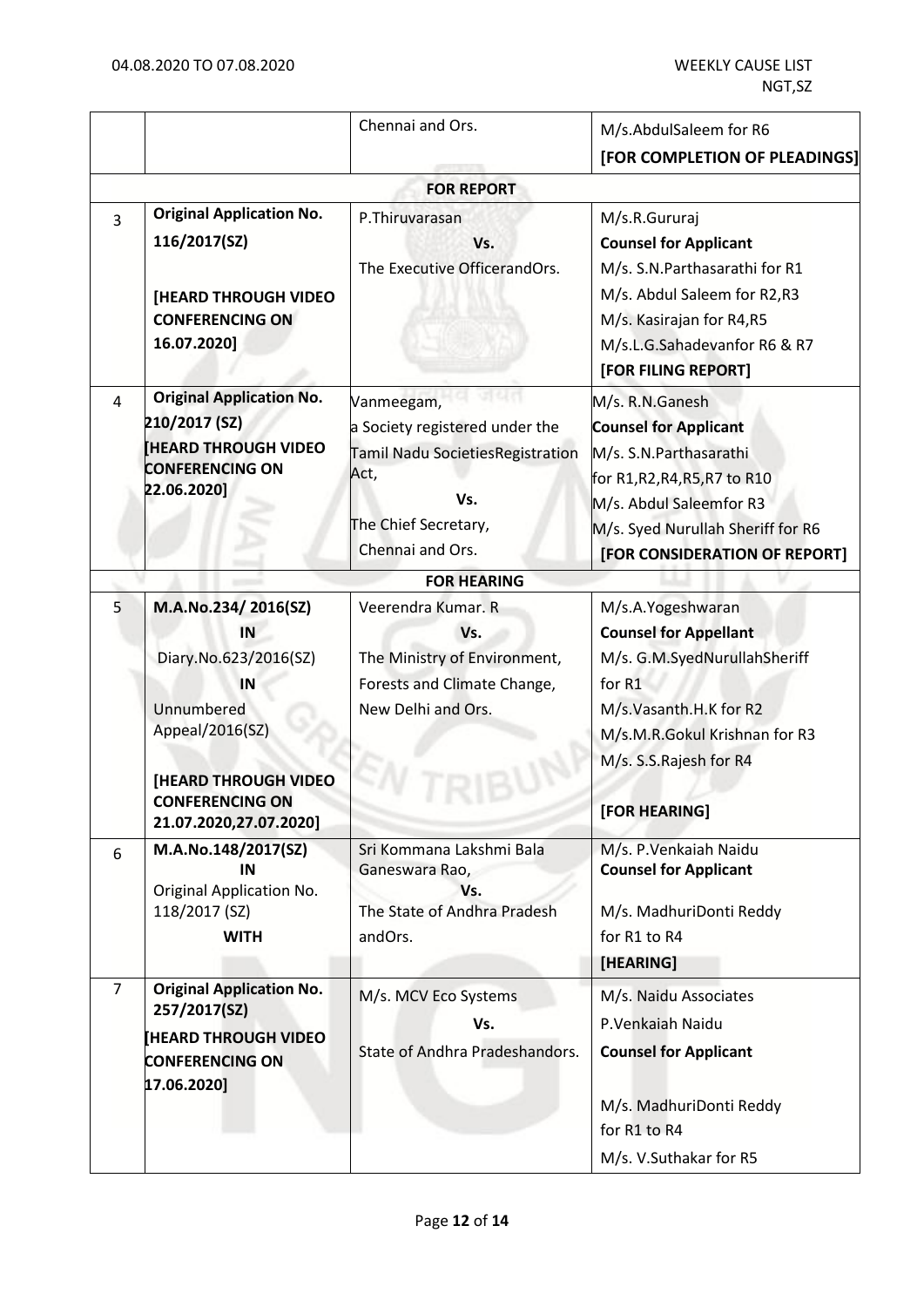| 8  | <b>Appeal No.41/2017(SZ)</b>                                                                                                                                                                                                                                          | Human Rights Forum<br>Through S.Jeevan Kumar and Ors.<br>Vs.<br>Union of IndiaandOrs.                          | M/s.StanleyHebzon Singh<br><b>Counsel for Appellant</b><br>M/s. M.R.GokulKrishnanfor R1<br>M/s. T.SaiKrishnanfor R3<br>M/s. RamachanderRaofor R4<br>[FOR HEARING]             |
|----|-----------------------------------------------------------------------------------------------------------------------------------------------------------------------------------------------------------------------------------------------------------------------|----------------------------------------------------------------------------------------------------------------|-------------------------------------------------------------------------------------------------------------------------------------------------------------------------------|
| 9  | Appeal No.93/2017(SZ)<br><b>[HEARD THROUGH VIDEO</b><br><b>CONFERENCING ON</b><br>19.06.2020,13.07.2020]                                                                                                                                                              | Ajayaghosh<br>Vs.<br><b>State Environment Impact</b><br>Assessment Authority,<br>Kerala and Ors.<br>सत्यमय जया | M/s. Harish Vasudevan<br><b>Counsel for Appellant</b><br>M/s.VidyalakshmiVipin<br>for $R1, R2$<br>M/s. E.K.Kumaresanfor R3<br>M/s. P.B.Sahasranamam<br>for R4,R5<br>[HEARING] |
| 10 | <b>Original Application No.</b><br>20 of 2018(SZ)<br><b>[HEARD THROUGH VIDEO</b><br><b>CONFERENCING ON</b><br>18.06.2020,22.07.2020]                                                                                                                                  | N.Muthusamy<br>Vs.<br>The District Collector,<br>NamakkalDistrictandOrs.                                       | M/s. S.SathiaChandran<br><b>Counsel for Applicant</b><br>M/s. Kamalesh Kannan for R1<br>M/s. Kasirajan for R2<br>M/s. Rita Chandrasekar for R3<br>[HEARING]                   |
| 11 | <b>Review Application No.</b><br>03/2020(SZ)<br>IN<br><b>Original Application No.</b><br>08/2016(SZ)<br><b>HEARD THROUGH VIDEO</b><br><b>CONFERENCING ON</b><br>15.06.20201<br><b>ADJOURNED THROUGH</b><br><b>VIDEO CONFERENCING ON</b><br>23.07.2020]<br><b>WITH</b> | Kamarajar Port Limited<br>Vs.<br>R. Ravivarman and Ors.                                                        | M/s. M.T.Arunan<br><b>Counsel for Applicant</b><br>M/s.Kamalesh Kannan for<br>Staterespondents.<br>M/s. Abdul Saleem, Saravanan<br>for TNPCB                                  |
| 12 | <b>Review Application No.</b><br>04/2020(SZ)<br>IN<br>Original Application No.<br>152/2016(SZ)<br><b>[HEARD THROUGH VIDEO</b><br><b>CONFERENCING ON</b><br>15.06.2020]<br><b>ADJOURNED THROUGH</b><br><b>VIDEO CONFERENCING ON</b><br>23.07.2020]                     | Kamarajar Port Limited<br>Vs.<br>MeenavarNalaSangam and Ors.                                                   | M/s. M.T.Arunan<br><b>Counsel for Applicant</b><br>M/s.Kamalesh Kannan for<br>Staterespondents.<br>M/s. Abdul Saleem, Saravanan<br>for TNPCB                                  |